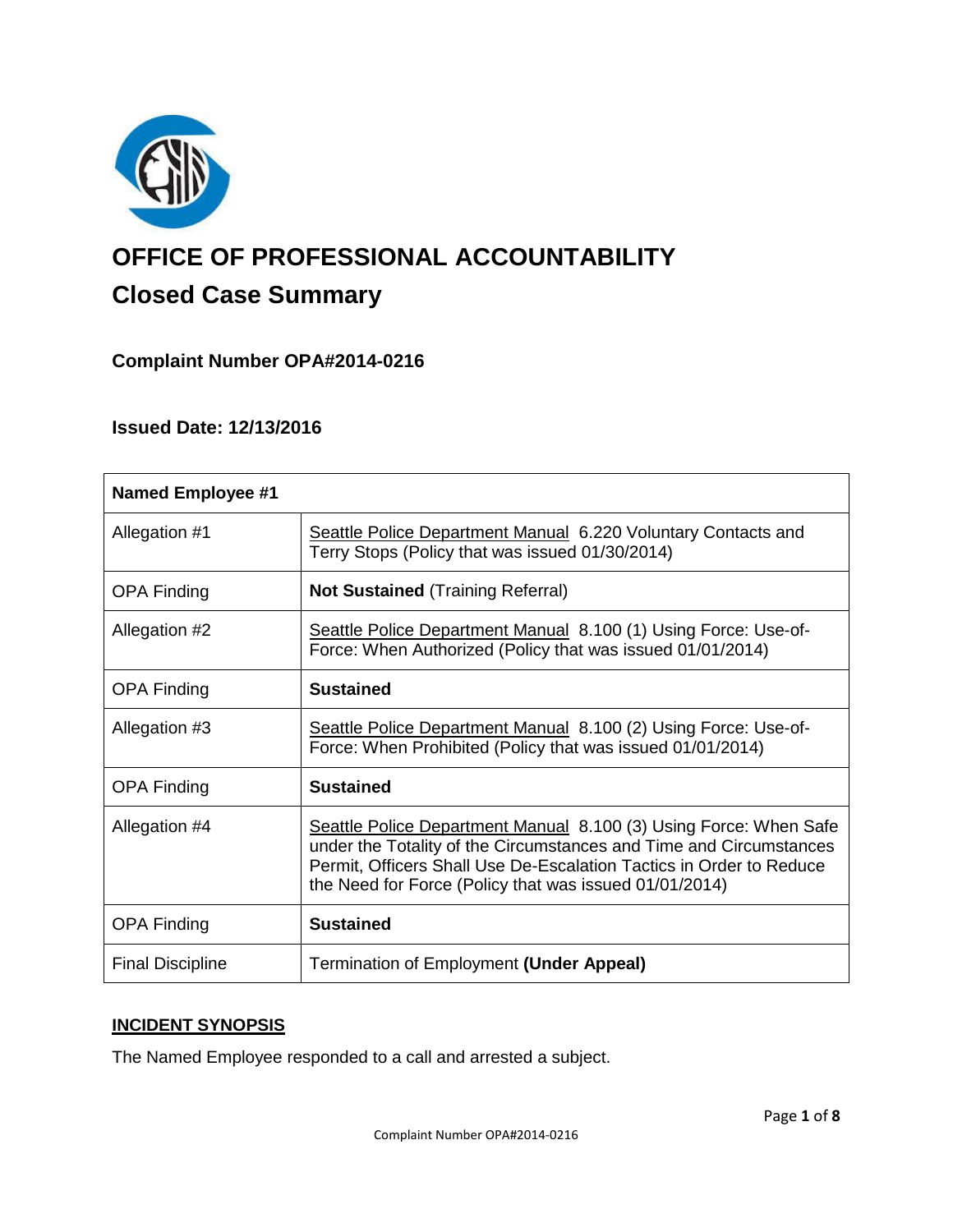## **COMPLAINT**

The complainant, a supervisor within the Department, alleged that the Named Employee (a) used force against the subject that was not reasonable, necessary and/or proportional; (b) used prohibited physical force in violation of policy; (c) failed to use de-escalation tactics as required by policy; and (d) lacked sufficient basis for the scope, length and nature of the detention of the subject in violation of policy.

## **INVESTIGATION**

The OPA investigation included the following actions:

- 1. Review of the complaint memo
- 2. Review of In-Car Videos (ICV)
- 3. Search for and review of all relevant records and other evidence
- 4. Interview of SPD employee
- 5. Review of criminal investigations
- 6. Review of external investigations
- 7. Review of forensic video analysis

## **ANALYSIS AND CONCLUSION**

During this incident, the Named Employee conducted a Terry Stop and then made the decision to convert the Terry Stop into an arrest. The evidence from the investigation established that the Named Employee had sufficient basis to detain the subject for investigation of potential domestic violence telephone harassment when he first encountered her in front of her (former or estranged) boyfriend's house. The investigation is less clear as to whether the Named Employee had probable cause to convert the Terry Stop into an arrest, as will be discussed in detail below.

Terry Stop: By the time the subject arrived on scene, the Named Employee had either received reports of, or witnessed, a total of three phone calls from the subject to the boyfriend that contained threats or what the Named Employee classified as fighting words. First, the Named Employee had been told by the boyfriend's mother that her son told her that the subject had called on the phone and threatened to come to their house and fight him. The boyfriend appeared to be upset and agitated. When the Named Employee asked the boyfriend if the subject had threatened him, the boyfriend did not answer directly and would only confirm that she had been calling him. The Named Employee had also witnessed the boyfriend receive two additional telephone calls that the Named Employee believed to be from the subject. The boyfriend seemed upset by them.

Shortly after this, the subject showed up in front of the house and followed the boyfriend on foot down the sidewalk. The Named Employee said it looked to him like the boyfriend was trying to avoid the subject and that she was "stalking" him. At this point the Named Employee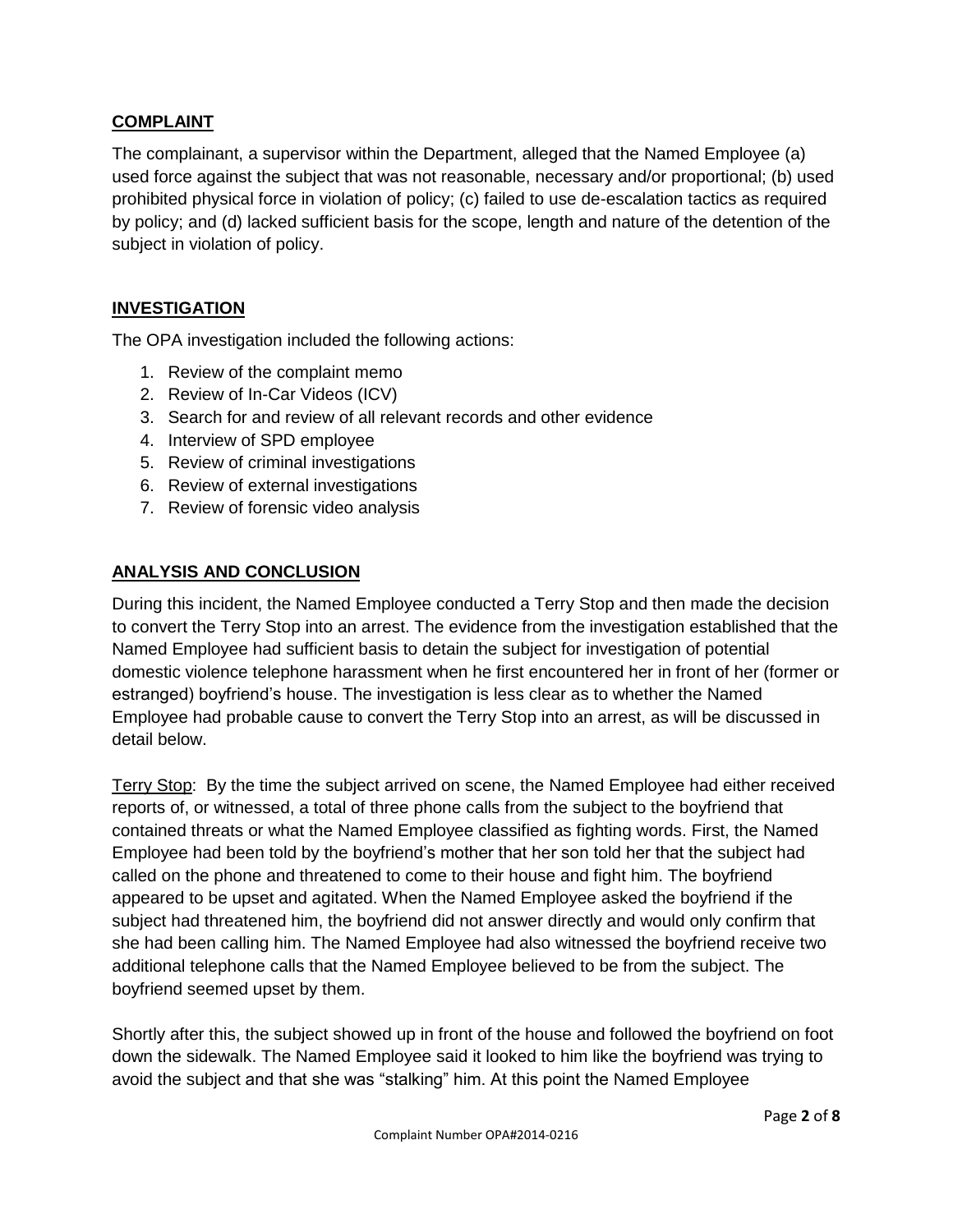approached the subject and began to question her, thus marking the beginning of her detention while the Named Employee further investigated the possibility that she had committed the crime of telephone harassment.

The Named Employee conducted a brief interview of the subject during which she flatly denied having threatened the boyfriend over the phone. When interviewed earlier, the boyfriend never told the Named Employee that the subject threatened him over the phone, nor did he explicitly deny this to the Named Employee. He was not forthcoming with direct responses to the Named Employee's questions, which the Named Employee stated was typical, in his mind, of the dynamic for domestic violence victims with police on the scene. The Named Employee was aware that the boyfriend had previously disconnected the phone when his mother tried to report to the police the alleged threats against him by the subject.

The Arrest: As the Named Employee was questioning the subject, she began to yell towards the mother's house. This upset the boyfriend who told the subject not to speak to his mother that way. At this point, the Named Employee announced that his patience had ended and that someone was going to jail. The Named Employee then said a phrase commonly used to indicate the use of chance to make a selection, which was followed by the Named Employee's statement that the subject was under arrest for making a threat. The Named Employee then used de minimis force to take the subject into physical custody and handcuff her.

When the Named Employee told the subject that she was under arrest and placed her into handcuffs, the detention of the subject was converted into a physical arrest. SPD Policy on Voluntary Contacts and Terry Stops states that officers must possess probable cause or an arrest warrant to convert a detention into an arrest. SPD Policy states, in part, "Actions that would indicate to a reasonable person that they are being arrested or indefinitely detained may convert a Terry stop into an arrest requiring probable cause or an arrest warrant".

Summarizing a definition included in SPD training material presented to the Named Employee in 2009, probable cause is a suspicion based on reasonable grounds and circumstances sufficiently strong to convince a person of "ordinary caution" to conclude that a specific person committed a specific crime. Probable cause does not require certainty, only the probability that the person committed the criminal act.

The crimes of Harassment and Harassment via Telephone were both cited by the Named Employee as misdemeanor crimes for which there was probable cause to believe the subject had committed a crime. All of the same elements that resulted in the Named Employee making a Terry Stop were relevant to a probable cause analysis. In addition, the Named Employee appeared to have factored the subject's decision to show up at the residence in the middle of the night, drunk and somewhat verbally combative, as further evidence that she likely committed the crime of Harassment via Telephone earlier in the evening, despite her denials.

The Named Employee stated that the situation between the subject and the boyfriend was escalating and he believed he needed to make an arrest rather than to continue his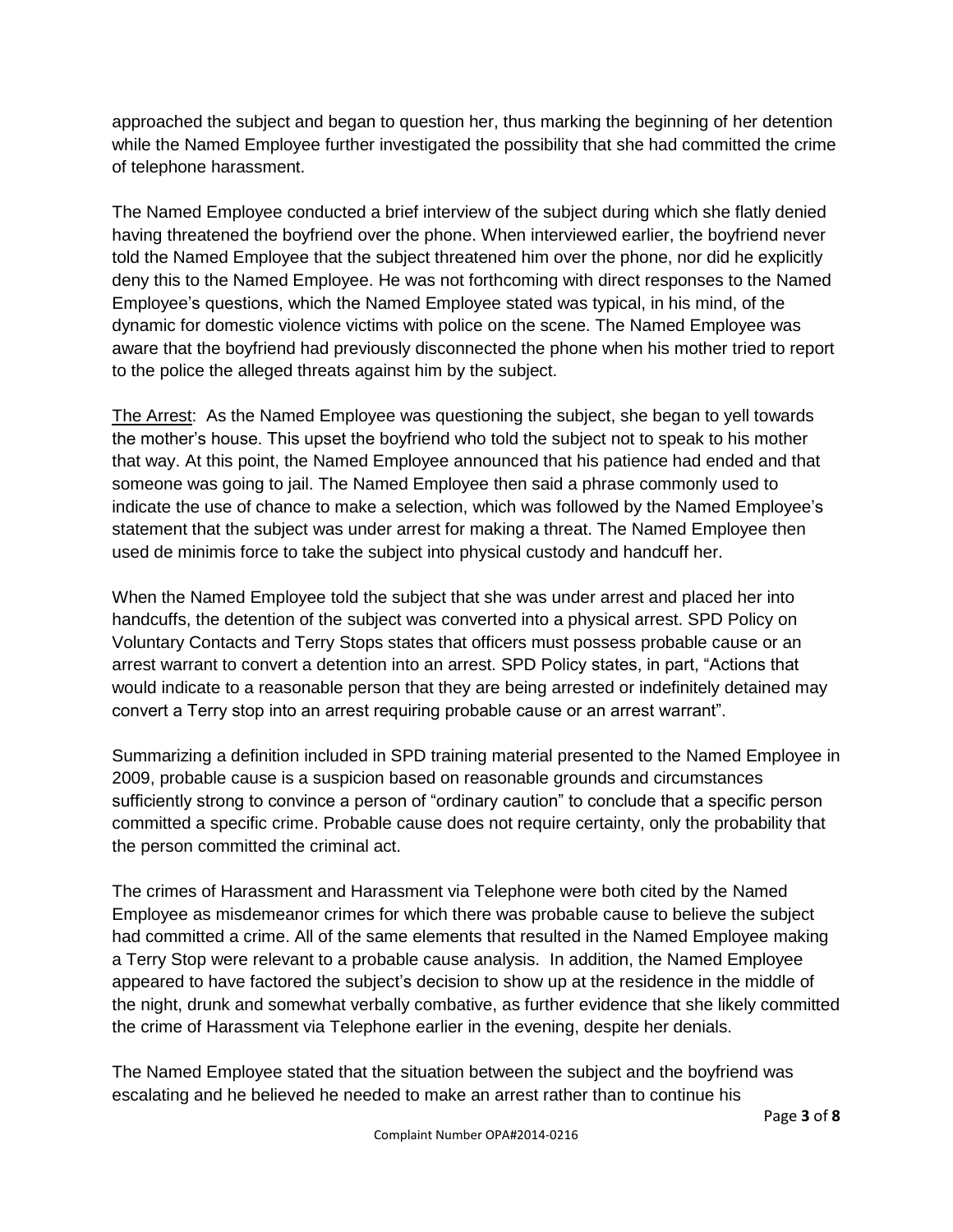investigation. The evidence supported the Named Employee's assessment that it was prudent to do something to prevent a disturbance and keep the peace. That said, options other than making an arrest, regardless of whether or not there was probable cause, were available for the Named Employee to explore at this time. With the assistance of the two other officers on scene, the Named Employee could have further separated the subject and the boyfriend, either by having one officer go inside the house with the boyfriend or by having them go to opposite ends of the block. Such separation for the purpose of conducting confidential interviews and avoiding conflict are a standard tactic used by officers when conducting domestic violence investigations.

It was also worthy of note that the Named Employee was conscious of his obligation to make an arrest if he had probable cause to believe a domestic violence crime had been committed. This awareness of the so-called "mandatory arrest" provision of Washington's domestic violence law was acutely felt by the Named Employee because of his involvement in a previous incident several years before that resulted in a death and severe consequences for those involved. As a result, the Named Employee received specific counseling and direction on this point.

Finally, the evidence from the investigation supported the conclusion that the Named Employee converted his detention of the subject into an arrest in part through an abundance of caution to ensure that he complied with policy and made an arrest in a domestic violence situation.

Use of Force: SPD Policy authorizes officers to use physical force so long as it is reasonable, necessary and proportional.

Prior to the moment when the Named Employee placed the subject under arrest, he used force SPD considers de minimis and which would not be of sufficient seriousness to warrant a report by the Named Employee or investigation by his supervisor. The Named Employee took hold of the subject's arm and escorted her away from the boyfriend. He later grabbed the subject's arm and pulled her back to the front of the police car where he had directed her to remain while he completed his preliminary investigation. This force was reasonable and the lowest level possible to keep the subject isolated from the boyfriend. This prevented her from causing more problems or escalating the situation. The force used by the Named Employee prior to his arrest of the subject was also necessary to lawfully detain her while he continued his investigation. Finally, the force was proportional, matching the totality of the circumstances.

Beginning when the Named Employee placed the subject under arrest, the Named Employee started by using de minimis force with control holds, handcuffing and pushing the subject into the police car. Prior to the punch in the face, this level of force was reasonable and proportional given the totality of the circumstances.

However, the Named Employee's limited physical contacts with the subject for the purposes of separating her from the boyfriend and guiding her into the police car were not the only force used by the Named Employee toward the subject. Additionally, he re-entered the back of the police vehicle and punched her. This use of force was a policy violation. Hitting the subject in the face with the amount of force employed by the Named Employee was unreasonable and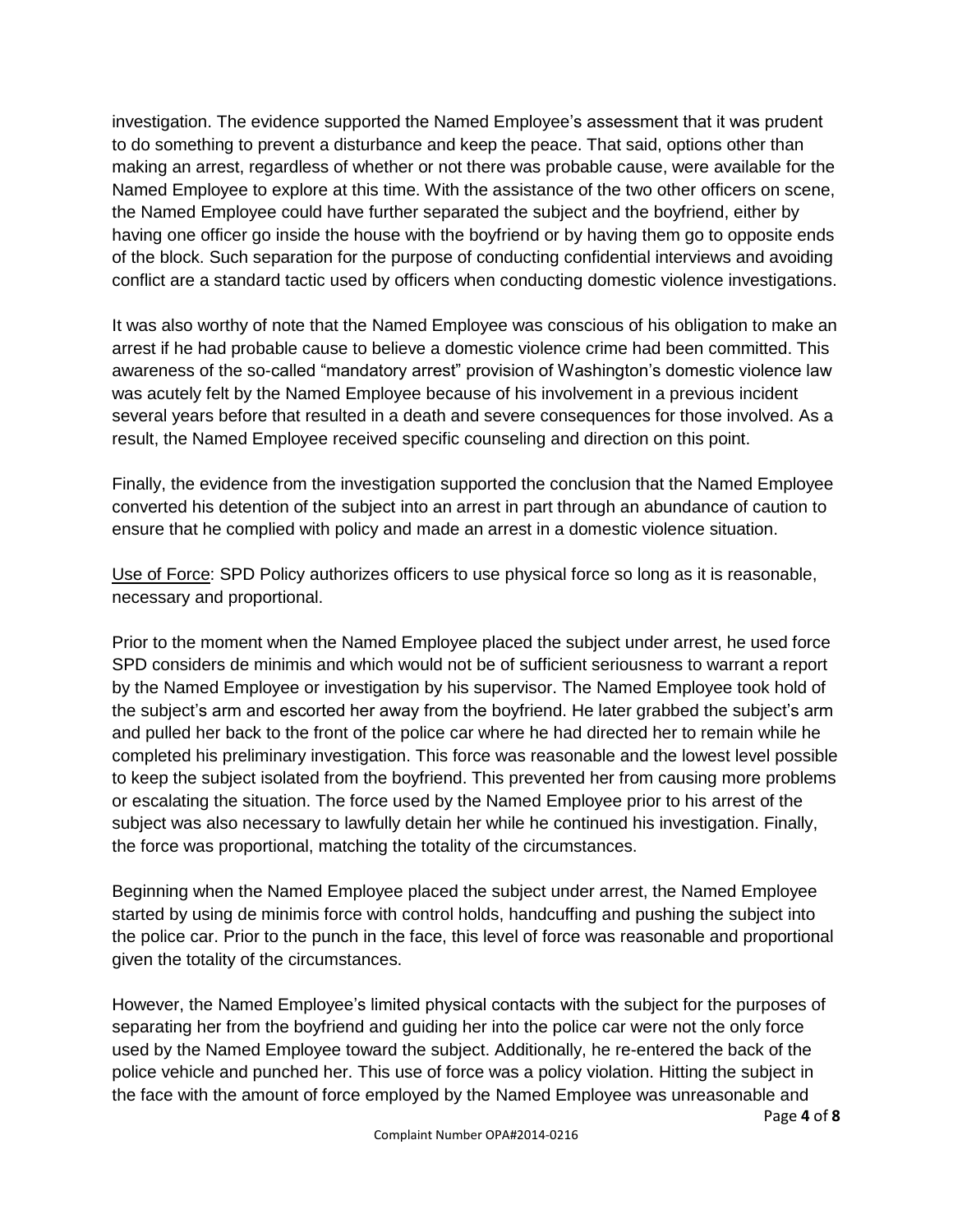excessive, given the totality of the circumstances. As will be discussed in more detail below, the Named Employee had a number of other options available to him in order to control the subject and prevent her from further injuring him or anyone else and to prevent her from escaping. Given that the subject was still handcuffed and seated in the back of the police vehicle and that the Named Employee had stepped back from the open back door of the police vehicle and was not in immediate danger from attack by the subject, it was unreasonable for him to lunge back inside the vehicle and deliver a closed fist strike to the subject's face with such force that it fractured her eye socket and inflicted substantial soft tissue damage to her face.

SPD Policy authorizes officers to use physical force so long as it is reasonable, necessary and proportional. A subsection of the same policy further restricts the use of physical force. Officers are prohibited from using physical force to punish or retaliate on handcuffed or otherwise restrained subjects except in exceptional circumstances. Exceptional circumstances are described as those in which the "subject's actions must be immediately stopped to prevent injury, escape, or destruction of property". Policy puts the burden on the officer using force on a handcuffed prisoner to articulate "the exceptional circumstances, and why no reasonably effective alternative to the use-of-force appeared to exist."

In order to determine whether or not the Named Employee's punch to the subject's face complied with the requirements of policy, it must be determined, based on the facts known from the investigation, whether the Named Employee reasonably believed one or more exceptional circumstances existed at the time, and that no reasonably effective alternative to the use-offorce appeared to exist.

In addition to what has already been summarized above with respect to the totality of the circumstances known to the Named Employee at the time, it is important to emphasize that the subject had been uncooperative and physically resistant to the directions and orders of the Named Employee. This resistance, however, could be best characterized as physically uncooperative and was without aggression or signs of aggression. At the moment the subject was pushed backwards into the backseat of the police car, the Named Employee was not aware of any facts or circumstances that would reasonably lead him to conclude that the subject posed an imminent threat of injury, escape or destruction of property. Additionally, the Named Employee believed that another officer was moving to assist him with positioning the subject in the squad car and therefore the Named Employee was not the only officer available to contain the subject, should she have increased her physical resistance.

As the Named Employee bent over and leaned toward the open door of the police car, he pushed the subject backwards through the doorway and she fell onto the seat in a sideways and partially seated position with her feet still outside the doorway. As the Named Employee released his hold on the subject, her right leg straightened and her foot moved towards the Named Employee's face. As the subject's right leg completely straightened, the Named Employee began to turn and move away from the area of her foot. Based on the preponderance of the evidence and particularly in light of the analysis provided by the forensic video analyst,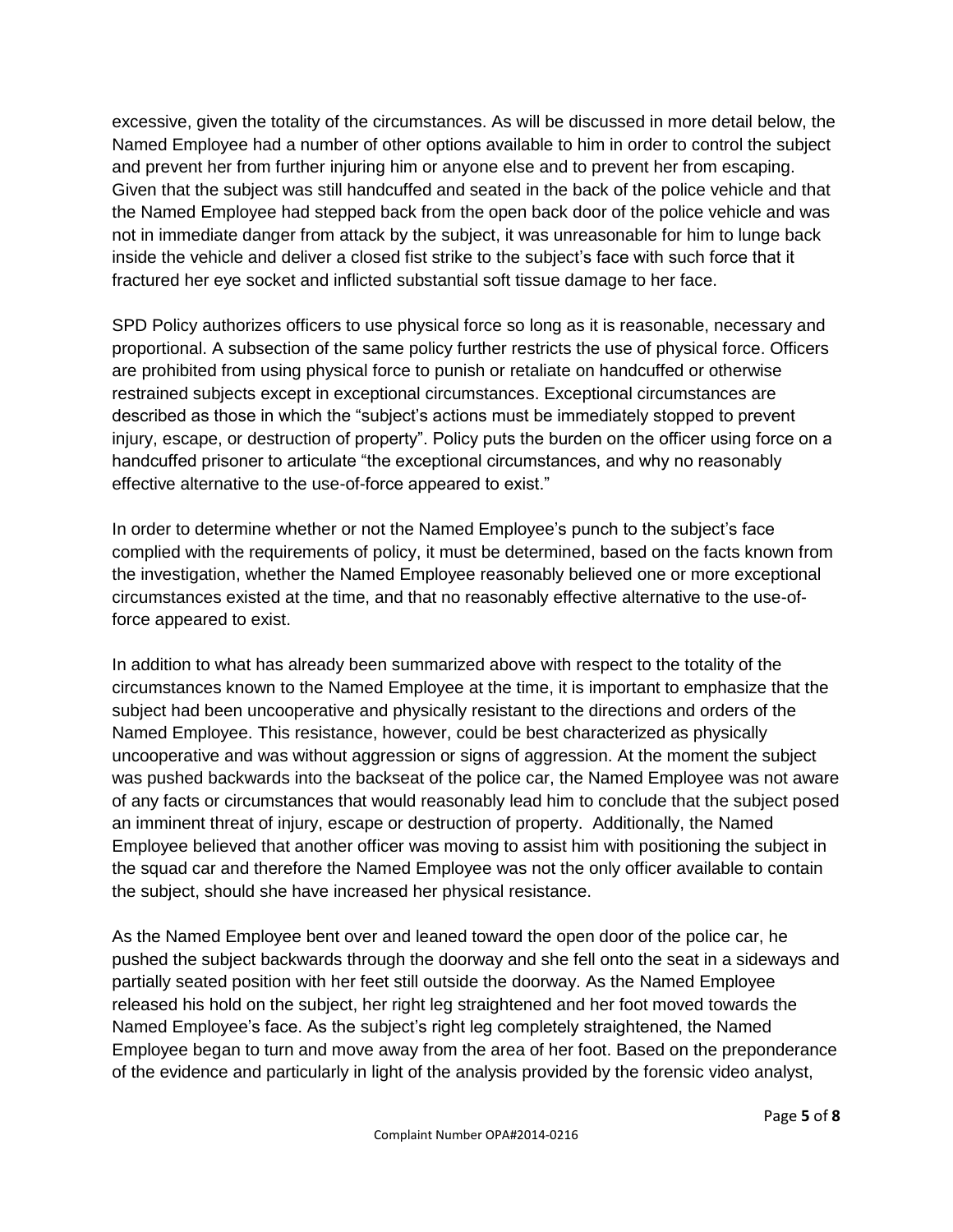the OPA Director found it more likely than not that the subject's right foot made some physical contact with the Named Employee.

At this point, the Named Employee reasonably believed that the subject had just kicked him and may pose a continuing threat. This possible threat increased when the subject began sitting up and moving her foot towards the ground outside the police car. This movement by the subject could also be reasonably viewed as an indication that the subject may attempt to escape by getting out of the police car. These movements may have been visible to the Named Employee as he stepped back and moved away from the open back door of the car.

The subject was seated in the back of a police vehicle with her hands cuffed behind her back. To exit the back seat, the subject had to sit up and get her feet down outside the car far enough to change her center of gravity and push herself up and out through the doorway. It was reasonable to assume that the subject was capable of this feat, although it would take some time and effort. In addition, her efforts to get out of the car, if that was what she was intending to do, would be somewhat hampered by her intoxicated state, potentially slowing her ability to get up and out of the car. Once out of the car, the subject could have fled on foot and/or attempted to injure someone. Once again, both of these actions, should the subject have attempted them, would have been hampered by the fact that she was handcuffed and intoxicated.

The Named Employee chose to respond to the apparent kick to his face by moving back towards the open back door of the police car, leaning in with his head and upper body and punching the subject one time in the face. The Named Employee had a number of other alternatives available to him, including, but not limited to:

- putting greater distance between himself and the subject
- enlisting the assistance of the other officer, who was a few feet away at the rear of the same police car, to either help him control the subject if she emerged from the car or to go around to the other side of the car and control her movements by reaching in and pinning her upper body on the seat
- going around the open back door of the car and using it as a shield and partial leverage to keep the subject in the car until other resources could be employed to control her movement
- using his radio to call for additional officers to assist

In his OPA interview, the Named Employee said that his response to being kicked was "immediate", that he neither took nor had time to consider anything other than a punch to the subject's face as a means to deal with the threat posed by the subject. The Named Employee told OPA that allowing the subject to get out of the car would have increased the risk to him and the other officers by giving the subject additional space to deliver, "more powerful kicks, different kinds of kicks, a head butt". However, the opposite appeared true. Once the subject was outside the car, she would have lost the advantage she previously enjoyed of being able to kick anyone who came near the open door of the police car. With the subject outside of the car, the officers who were present could have used a variety of non-force or de minimis force tactics to keep her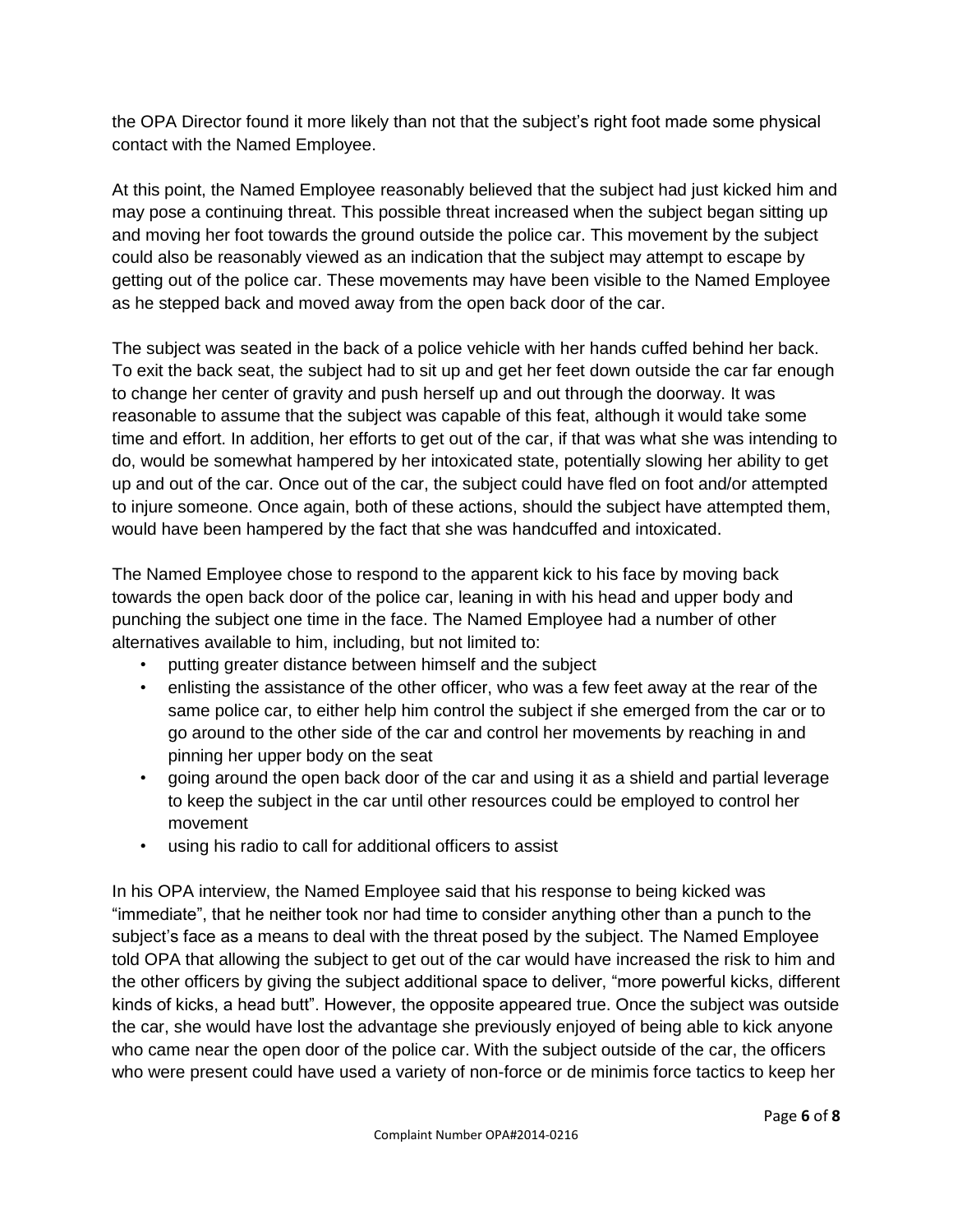from escaping or hurting someone. In fact, by putting himself back within range of the subject's feet, the Named Employee limited his available options.

The Named Employee also told OPA that he could not take any time to consider alternatives because he had been kicked and was injured and additional time might have given the subject time to knock him out and possibly kill him. For the same reason, the Named Employee told OPA that creating distance between him and the subject was not an option he considered. It was clear from the video and the Named Employee's own statements that he reacted almost immediately to being kicked. His reaction was to move back into the open doorway of the police car and punch the subject in the face. It should be noted that the Named Employee's belief that the subject was about to get out of the car so she could attack him again was only an assumption on his part. It was by no means a certainty.

The OPA Director found that the Named Employee failed to articulate why no reasonably effective alternative to the punch was available. Other alternatives were available, but the Named Employee neither considered nor attempted any alternatives to the punch as a means of reducing the threat posed by the handcuffed subject.

De-escalation: Prior to being kicked, the Named Employee employed a number of de-escalation tactics to prevent violence between the subject and the boyfriend and to minimize the necessity and nature of force he had to use to detain the subject and continue his investigation. He tried verbal persuasion, humor, and de minimis escort holds to some success.

However, once the Named Employee was kicked and after he was out of range of the subject's feet and able to move further from the open car door, the Named Employee failed to use or attempt to use any de-escalation tactics. He gave no warnings or commands, attempted no other verbal tactics or persuasion, did not move from his position of vulnerability to a safer one, moved back into a position of increased vulnerability, did not use distance or cover to limit his exposure to danger from the subject, failed to summon help from the other officer who was just a few feet away at the rear of the police car, or any other recognizable de-escalation tactic. He simply moved back into the open doorway of the police car and delivered a single punch to the subject's face.

The OPA Director found that the Named Employee failed to use or even attempt to use a single de-escalation tactic between the time he moved away from the car door after being kicked and the time he punched the subject. He further found that the Named Employee had the opportunity to attempt to de-escalate the situation in order to reduce the need for him to use force.